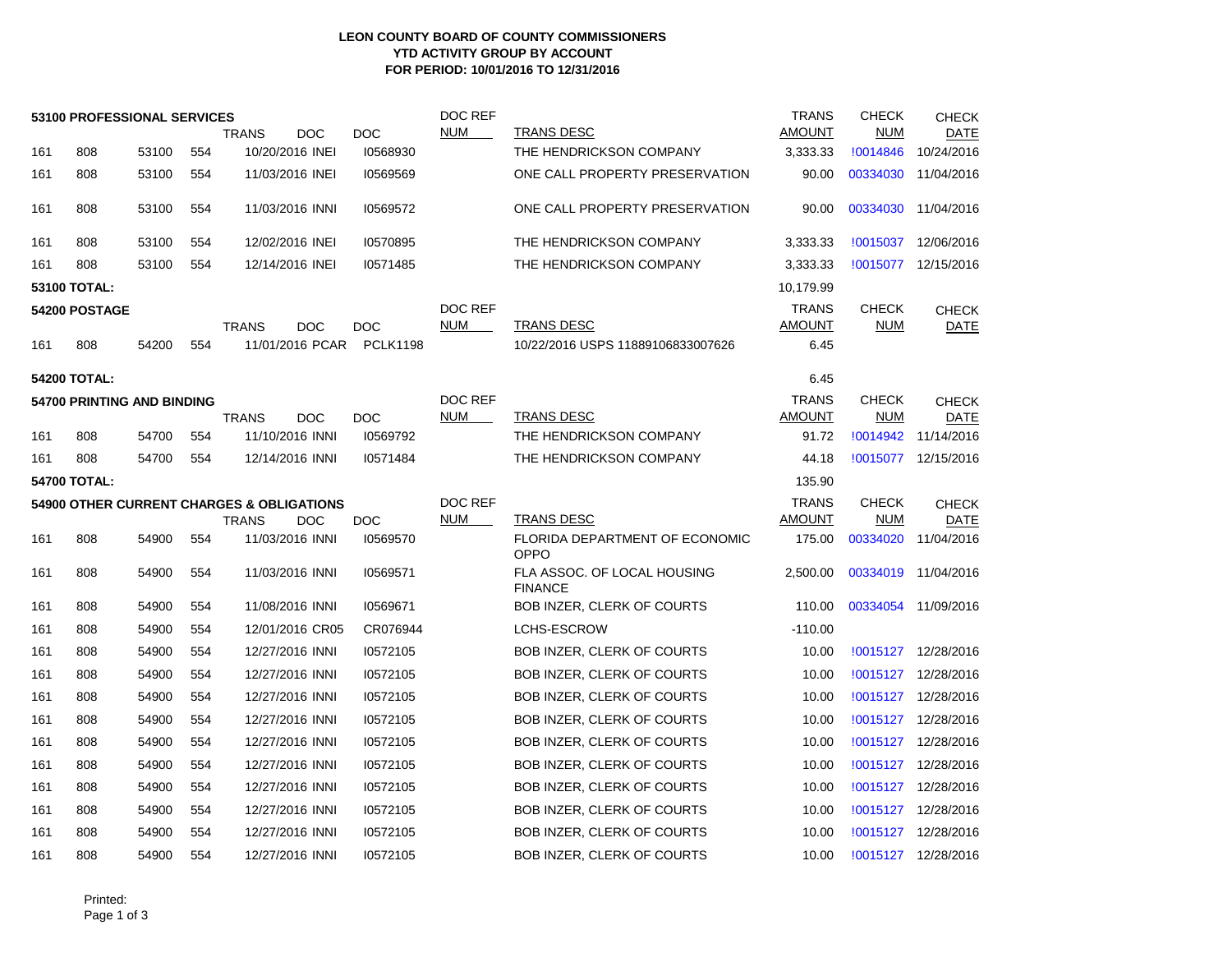## **LEON COUNTY BOARD OF COUNTY COMMISSIONERS YTD ACTIVITY GROUP BY ACCOUNT FOR PERIOD: 10/01/2016 TO 12/31/2016**

| <b>TOTAL ACTIVITY FOR PERIOD:</b>                                           |                             |            |     |              |                 |                 |                              |                                               | 14,018.29                     |                            |                             |
|-----------------------------------------------------------------------------|-----------------------------|------------|-----|--------------|-----------------|-----------------|------------------------------|-----------------------------------------------|-------------------------------|----------------------------|-----------------------------|
| 585441 TOTAL:                                                               |                             |            |     |              |                 |                 |                              |                                               | 44.00                         |                            |                             |
| 161                                                                         | 808                         | 585441     | 554 |              | 10/18/2016 INNI | 10568534        |                              | BOB INZER, CLERK OF COURTS                    | 44.00                         | !0014835                   | 10/24/2016                  |
|                                                                             | 585441 JENNIFER HAIR        |            |     | <b>TRANS</b> | <b>DOC</b>      | <b>DOC</b>      | <b>DOC REF</b><br><b>NUM</b> | TRANS DESC                                    | <b>TRANS</b><br><b>AMOUNT</b> | <b>CHECK</b><br><b>NUM</b> | <b>CHECK</b><br><b>DATE</b> |
| 585430 TOTAL:                                                               |                             |            |     |              |                 |                 |                              |                                               | 27.00                         |                            |                             |
| 161                                                                         | 808                         | 585430 554 |     |              | 10/18/2016 INNI | 10568534        |                              | BOB INZER, CLERK OF COURTS                    | 27.00                         | !0014835                   | 10/24/2016                  |
|                                                                             | 585430 CHERYL HERNDON-LUTEN |            |     | <b>TRANS</b> | <b>DOC</b>      | <b>DOC</b>      | DOC REF<br><b>NUM</b>        | <b>TRANS DESC</b>                             | <b>TRANS</b><br><b>AMOUNT</b> | <b>CHECK</b><br><b>NUM</b> | <b>CHECK</b><br><b>DATE</b> |
|                                                                             | 585415 TOTAL:               |            |     |              |                 |                 |                              |                                               | 35.50                         |                            |                             |
| 161                                                                         | 808                         | 585415 554 |     |              | 10/18/2016 INNI | 10568534        |                              | BOB INZER, CLERK OF COURTS                    | 35.50                         | !0014835                   | 10/24/2016                  |
|                                                                             |                             |            |     | <b>TRANS</b> | <b>DOC</b>      | <b>DOC</b>      | <b>NUM</b>                   | <b>TRANS DESC</b>                             | <b>AMOUNT</b>                 | <b>NUM</b>                 | <b>CHECK</b><br><b>DATE</b> |
| 55400 TOTAL:<br>585415 JESSE WILLIAMS                                       |                             |            |     |              |                 |                 | DOC REF                      |                                               | 500.00<br><b>TRANS</b>        | <b>CHECK</b>               |                             |
| 161                                                                         | 808                         | 55400      | 554 |              | 10/14/2016 INNI | 10568442        |                              | FLA ASSOC, OF LOCAL HOUSING<br><b>FINANCE</b> | 500.00                        | 00333449                   | 10/19/2016                  |
|                                                                             |                             |            |     | <b>TRANS</b> | <b>DOC</b>      | <b>DOC</b>      | <b>NUM</b>                   | <b>TRANS DESC</b>                             | <b>AMOUNT</b>                 | <b>NUM</b>                 | <b>DATE</b>                 |
| 55200 TOTAL:<br>55400 PUBLICATIONS, SUBSCRIPTIONS & MEMBE                   |                             |            |     |              |                 |                 | DOC REF                      |                                               | <b>TRANS</b>                  | <b>CHECK</b>               | <b>CHECK</b>                |
|                                                                             |                             |            |     |              |                 |                 |                              |                                               | 314.45                        |                            |                             |
| 161                                                                         | 808                         | 55200      | 554 |              | 11/28/2016 PCAR | <b>PCLK1200</b> |                              | 11/10/2016 Honeybaked Ham of Tallah           | 151.84                        |                            |                             |
| 161                                                                         | 808                         | 55200      | 554 |              | 11/15/2016 PCAR | <b>PCLK1199</b> |                              | 11/10/2016 PUBLIX #1051                       | 11.36                         |                            |                             |
| 161                                                                         | 808                         | 55200      | 554 |              | 10/19/2016 PCAR | <b>PCNL1121</b> |                              | 10/13/2016 NEWK'S - TALLAHASS                 | 151.25                        |                            |                             |
| <b>55200 OPERATING SUPPLIES</b><br><b>DOC</b><br><b>DOC</b><br><b>TRANS</b> |                             |            |     |              |                 |                 | DOC REF<br><b>NUM</b>        | TRANS DESC                                    | <b>TRANS</b><br><b>AMOUNT</b> | <b>CHECK</b><br><b>NUM</b> | <b>CHECK</b><br><b>DATE</b> |
|                                                                             | <b>54900 TOTAL:</b>         |            |     |              |                 |                 |                              |                                               | 2,775.00                      |                            |                             |